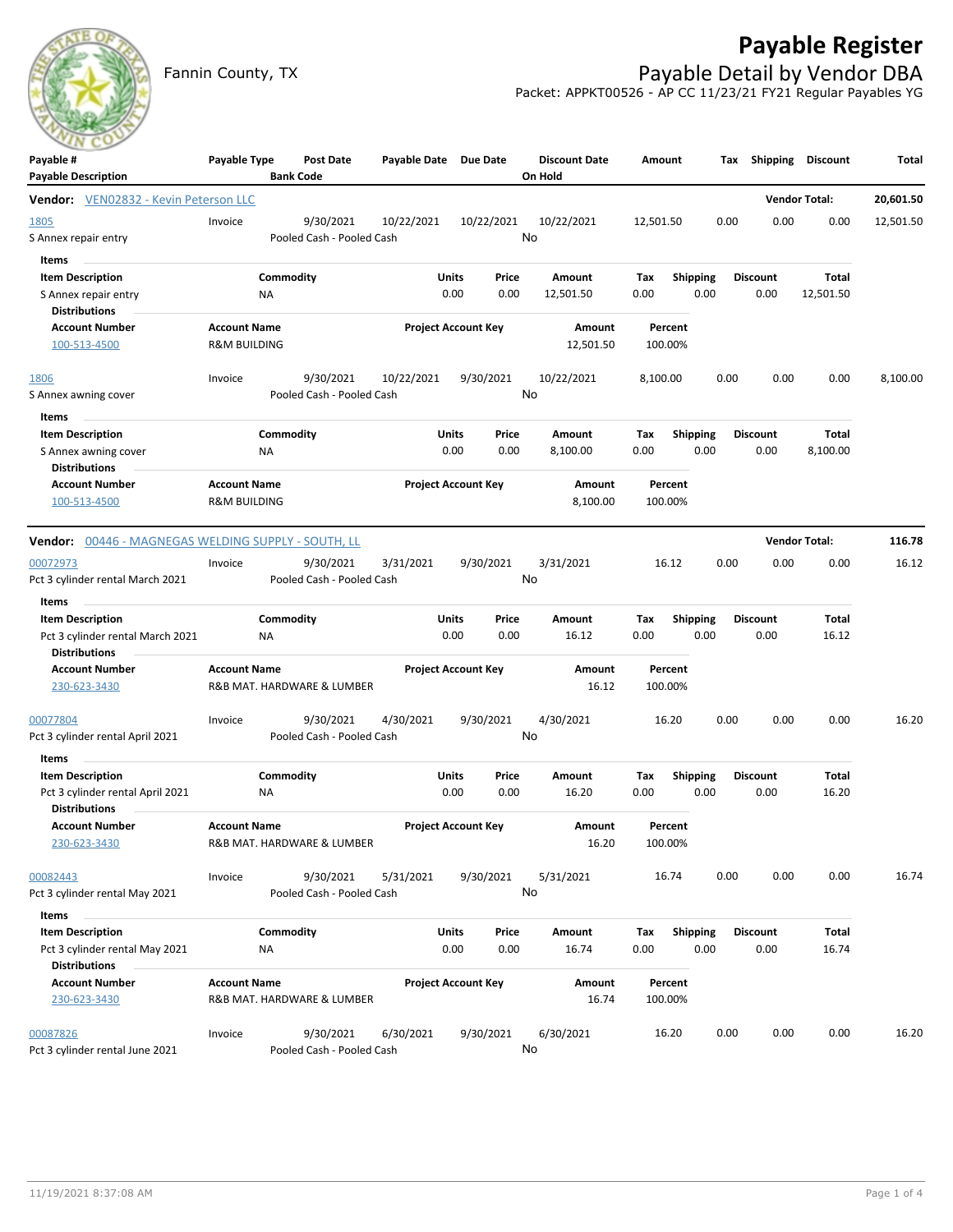| <b>Payable Register</b>                 |                           |                                      |                            |                            |           |                                 |         |                 |      |                       |              | Packet: APPKT00526 - AP CC 11/23/21 FY21 Regular Payables YG |
|-----------------------------------------|---------------------------|--------------------------------------|----------------------------|----------------------------|-----------|---------------------------------|---------|-----------------|------|-----------------------|--------------|--------------------------------------------------------------|
| Payable #<br><b>Payable Description</b> | Payable Type              | <b>Post Date</b><br><b>Bank Code</b> | Payable Date Due Date      |                            |           | <b>Discount Date</b><br>On Hold | Amount  |                 |      | Tax Shipping Discount |              | Total                                                        |
| Items                                   |                           |                                      |                            |                            |           |                                 |         |                 |      |                       |              |                                                              |
| <b>Item Description</b>                 |                           | Commodity                            |                            | <b>Units</b>               | Price     | Amount                          | Tax     | Shipping        |      | <b>Discount</b>       | Total        |                                                              |
| Pct 3 cylinder rental June 2021         | <b>NA</b>                 |                                      |                            | 0.00                       | 0.00      | 16.20                           | 0.00    | 0.00            |      | 0.00                  | 16.20        |                                                              |
| <b>Distributions</b>                    |                           |                                      |                            |                            |           |                                 |         |                 |      |                       |              |                                                              |
| <b>Account Number</b>                   | <b>Account Name</b>       |                                      |                            | <b>Project Account Key</b> |           | Amount                          |         | Percent         |      |                       |              |                                                              |
| 230-623-3430                            |                           | R&B MAT. HARDWARE & LUMBER           |                            |                            |           | 16.20                           |         | 100.00%         |      |                       |              |                                                              |
| 00091223                                | Invoice                   | 9/30/2021                            | 7/31/2021                  |                            | 9/30/2021 | 7/31/2021                       |         | 17.36           | 0.00 | 0.00                  | 0.00         | 17.36                                                        |
| Pct 3 cylinder rental July 2021         | Pooled Cash - Pooled Cash |                                      |                            |                            |           | <b>No</b>                       |         |                 |      |                       |              |                                                              |
| Items                                   |                           |                                      |                            |                            |           |                                 |         |                 |      |                       |              |                                                              |
| <b>Item Description</b>                 |                           | Commodity                            |                            | <b>Units</b>               | Price     | <b>Amount</b>                   | Tax     | <b>Shipping</b> |      | <b>Discount</b>       | <b>Total</b> |                                                              |
| Pct 3 cylinder rental July 2021         | NA                        |                                      |                            | 0.00                       | 0.00      | 17.36                           | 0.00    | 0.00            |      | 0.00                  | 17.36        |                                                              |
| <b>Distributions</b>                    |                           |                                      |                            |                            |           |                                 |         |                 |      |                       |              |                                                              |
| <b>Account Number</b>                   | <b>Account Name</b>       |                                      |                            | <b>Project Account Key</b> |           | Amount                          |         | Percent         |      |                       |              |                                                              |
| 230-623-3430                            |                           | R&B MAT. HARDWARE & LUMBER           |                            |                            |           | 17.36                           |         | 100.00%         |      |                       |              |                                                              |
| 00094784                                | Invoice                   | 9/30/2021                            | 8/31/2021                  |                            | 9/30/2021 | 8/31/2021                       |         | 17.36           | 0.00 | 0.00                  | 0.00         | 17.36                                                        |
| Pct 3 cylinder rental Aug 2021          |                           | Pooled Cash - Pooled Cash            |                            |                            |           | No                              |         |                 |      |                       |              |                                                              |
| Items                                   |                           |                                      |                            |                            |           |                                 |         |                 |      |                       |              |                                                              |
| <b>Item Description</b>                 |                           | Commodity                            |                            | <b>Units</b>               | Price     | Amount                          | Tax     | Shipping        |      | <b>Discount</b>       | <b>Total</b> |                                                              |
| Pct 3 cylinder rental Aug 2021          | <b>NA</b>                 |                                      |                            | 0.00                       | 0.00      | 17.36                           | 0.00    | 0.00            |      | 0.00                  | 17.36        |                                                              |
| <b>Distributions</b>                    |                           |                                      |                            |                            |           |                                 |         |                 |      |                       |              |                                                              |
| <b>Account Number</b>                   | <b>Account Name</b>       |                                      | <b>Project Account Key</b> |                            | Amount    |                                 | Percent |                 |      |                       |              |                                                              |
| 230-623-3430                            |                           | R&B MAT. HARDWARE & LUMBER           |                            |                            |           | 17.36                           |         | 100.00%         |      |                       |              |                                                              |
| 00098348                                | Invoice                   | 9/30/2021                            | 9/30/2021                  |                            | 9/30/2021 | 9/30/2021                       |         | 16.80           | 0.00 | 0.00                  | 0.00         | 16.80                                                        |
| Pct 3 cylinder rental Sept 2021         |                           | Pooled Cash - Pooled Cash            |                            |                            |           | No                              |         |                 |      |                       |              |                                                              |
| <b>Items</b>                            |                           |                                      |                            |                            |           |                                 |         |                 |      |                       |              |                                                              |
| <b>Item Description</b>                 |                           | Commodity                            |                            | <b>Units</b>               | Price     | <b>Amount</b>                   | Tax     | <b>Shipping</b> |      | <b>Discount</b>       | <b>Total</b> |                                                              |
| Pct 3 cylinder rental Sept 2021         | NA                        |                                      |                            | 0.00                       | 0.00      | 16.80                           | 0.00    | 0.00            |      | 0.00                  | 16.80        |                                                              |
| <b>Distributions</b>                    |                           |                                      |                            |                            |           |                                 |         |                 |      |                       |              |                                                              |
| <b>Account Number</b>                   | <b>Account Name</b>       |                                      |                            | <b>Project Account Key</b> |           | Amount                          |         | Percent         |      |                       |              |                                                              |
| 230-623-3430                            |                           | R&B MAT. HARDWARE & LUMBER           |                            |                            |           | 16.80                           |         | 100.00%         |      |                       |              |                                                              |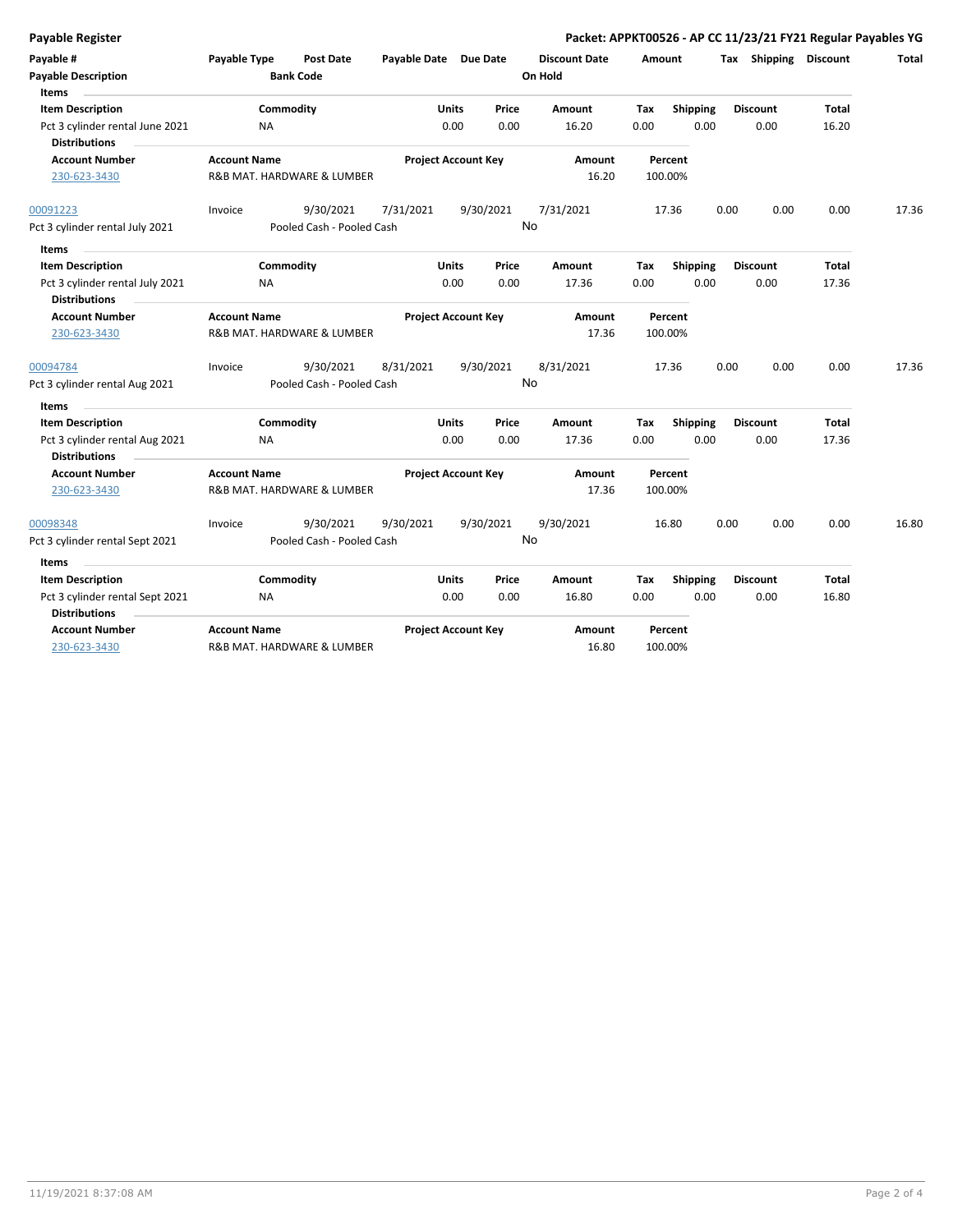## Payable Summary

| Type    | Count               | Gross     | Tax  | Shipping | <b>Discount</b> | Total     | <b>Manual Payment</b> | <b>Balance</b> |
|---------|---------------------|-----------|------|----------|-----------------|-----------|-----------------------|----------------|
| Invoice |                     | 20.718.28 | 0.00 | 0.00     | 0.00            | 20.718.28 | 0.00                  | 20,718.28      |
|         | <b>Grand Total:</b> | 20.718.28 | 0.00 | 0.00     | 0.00            | 20,718.28 | 0.00                  | 20,718.28      |